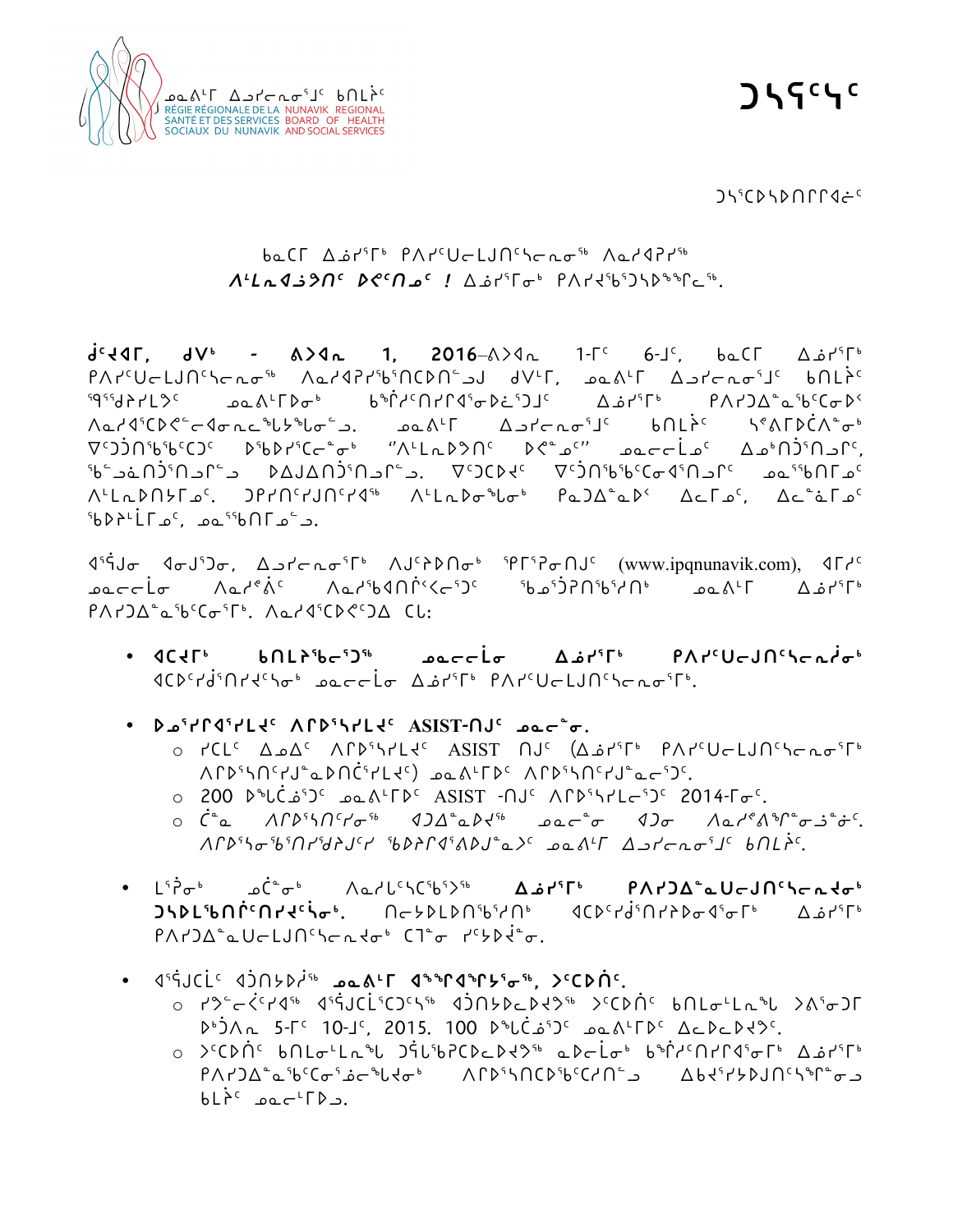

**ᑐᓴᕋᑦᓭᑦ**

### o ᐳᑦᑕᐅᑏᑦ ᑲᑎᒪᓂᒻᒪᕆᖓ ᐊᑑᑎᔭᐅᓛᓕᕐᒥᔪᖅ ᑕᕝᕙᓂ ᐊᕐᕌᒍᒥ ᐊᓯᐊᓂ ᓄᓇᓕᒻᒥ.

ᐅᐱᒍᓱᑦᓱᑕ ᐅᖃᕈᓐᓇᓕᕐᖁᒍᑦ ᓄᓇᕕᒻᒥᐅᑦ ᐱᓇᓱᕝᕖᓗ ᐱᓇᓱᖃᑎᒌᖃᑦᑕᒪᑕ. ᑕᒪᑐᒪ ᐱᓇᓱᐊᕐᑕᐅᓂᖓᓄᑦ ᐊᒥᓱᑦ ᐱᓇᓱᑦᑕᐅᔪᑦᓭᑦ ᐱᓇᓱᐊᕐᑕᐅᖃᑦᑕᒪᑕ. ᓄᓇᕕᒻᒥᐅᑦ ᐱᓇᓱᕝᕕᐅᔪᐃᓪᓗ ᐱᒡᒐᑕᕋᓱᐊᓲᒍᓂᖏᓐᓄᑦ ᐃᑲᔪᕐᓯᓂᖏᓐᓄᓗ ᐃᓅᓯᕐᒥᒃ ᑭᐱᓯᑐᐃᓐᓇᖃᑦᑕᓂᕐᒥᒃ ᐃᑯᓪᓚᑎᑦᓯᒋᐊᕈᓐᓇᐳᒍᑦ. ᐱᒻᒪᕆᐅᕗᓯ ᐅᕙᑦᑎᓄᑦ ! ᐊᑕᐅᑦᓯᑯᑦ, ᐃᑯᓪᓚᑎᑦᓯᒋᐊᕈᓐᓇᐳᒍᑦ ᐃᓅᓯᕐᒥᒃ ᑭᐱᓯᑐᐃᓐᓇᖃᑦᑕᓂᕐᒥᒃ !

ᐃᑲᔪᕐᑕᐅᒋᐊᖃᕈᕕᑦ ᖃᐅᔨᒪᒍᕕᓪᓘᓃᑦ ᐃᑲᔪᕐᑕᐅᒋᐊᓕᒻᒥᒃ, ᐃᑲᔪᕐᑕᐅᒍᒪᒋᐊᖃᕐᐳᑎᑦ. ᐃᑲᔪᕐᑎᓴᕐᓯᐅᕆᑦ ! ᐃᑲᔪᕈᒪᔪᕐᑕᖃᕐᒪᑦ. ᐅᖄᕕᖃᕐᓗᑎᑦ ᐃᓚᓐᓈᕆᔭᕐᓂᒃ, ᖃᓂᑕᕆᔭᕐᓂᒃ, ᐱᓇᓱᖃᑎᒋᔭᕐᓂᒃ, ᖃᓄᐃᖕᖏᓯᐊᕐᓂᓕᕆᕕᓐᓂᓘᓐᓃᑦ ᐱᓇᓱᑦᑎᓂᒃ. ᐅᖄᓚᕕᑦᓭᑦ ᐱᒻᒥᔪᑦ…

ᐋᓐᓂᐊᕕᐊᐱᒃ: #9090 (ᐃᓄᒃᑎᑐᑦ/ᖃᓪᓗᓈᑎᑐᑦ/ᐅᐃᒍᐃᑎᑐᑦ) ᑲᒪᑦᓯᐊᑐᑦ ᐃᑲᔪᕐᑎᓭᑦ: 1-800-265-3333 (ᐃᓄᒃᑎᑐᑦ/ᖃᓪᓗᓈᑎᑐᑦ) ᐱᐊᕋᕐᓄᑦ / ᑲᒃᑲᓛᓄᑦ ᐅᖄᕕᑦᓭᑦ 1-800-668-6868 www.kidshelpphone.ca  $(56 - 36)$ ᑲᓇᑕᒥ ᐃᓅᓯᕐᒥᒃ ᑭᐱᓯᑐᐃᓐᓇᑌᓕᒋᐊᖃᕐᓂᒧᑦ ᐅᖄᕕᑦᓭᑦ 1-800-273-TALK (8255)  $(56 - 26)$  $1-866$ -APPELLE  $(1-866-277-3553)$   $(2\Delta\Delta\Omega)^c$ 

*kN[7u wlyoEi3j5 vtmº5 Nsoµi4 WA5pK5 !(&\*u kwbsym5ht4 èuy Ñu fÑ9l bCzi xqctŒAtj5. WA5pht4 fÑ2 b3Czi4 %% d˜î5goµu4 wlyoEi3i4 wkoEi3il kNø5 do9l ybm9l wkq8i4.*

 $-30-$ 

**ᑐᓴᕐᑎᓯᔪᑦ:** ᓄᓇᕕᒻᒥ ᐃᓗᓯᓕᕆᓂᕐᒧᑦ ᑲᑎᒪᔩᑦ

ᓇᐅᓕᒫᓂᒃ ᐃᓗᓯᓕᕆᓂᕐᒧᑦ ᐊᓪᓚᕕᒻᒥᑦ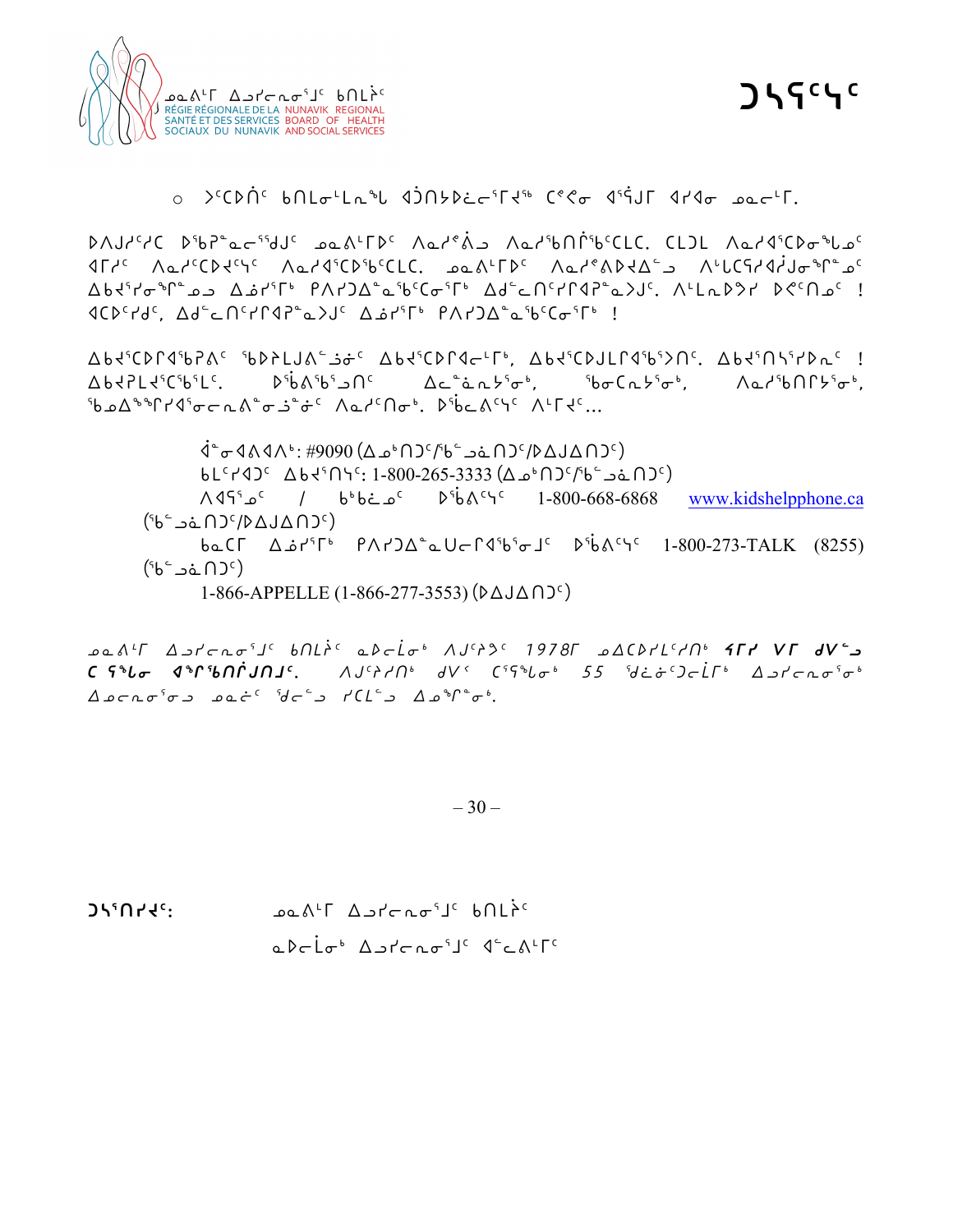

**ᑐᓴᕋᑦᓭᑦ**

**ᑐᑭᓯᒋᐊᕐᑐᕕᑦᓴᖅ:** ᑖᓐ ᕗᐊᕆ

ᑐᓴᕋᑦᓴᓂᐊᕐᑎᖓ ᓄᓇᕕᒻᒥ ᐃᓗᓯᓕᕆᓂᕐᒧᑦ ᑲᑎᒪᔩᑦ

819-964-2222, ᐊᓪᓚᕕᖓ 251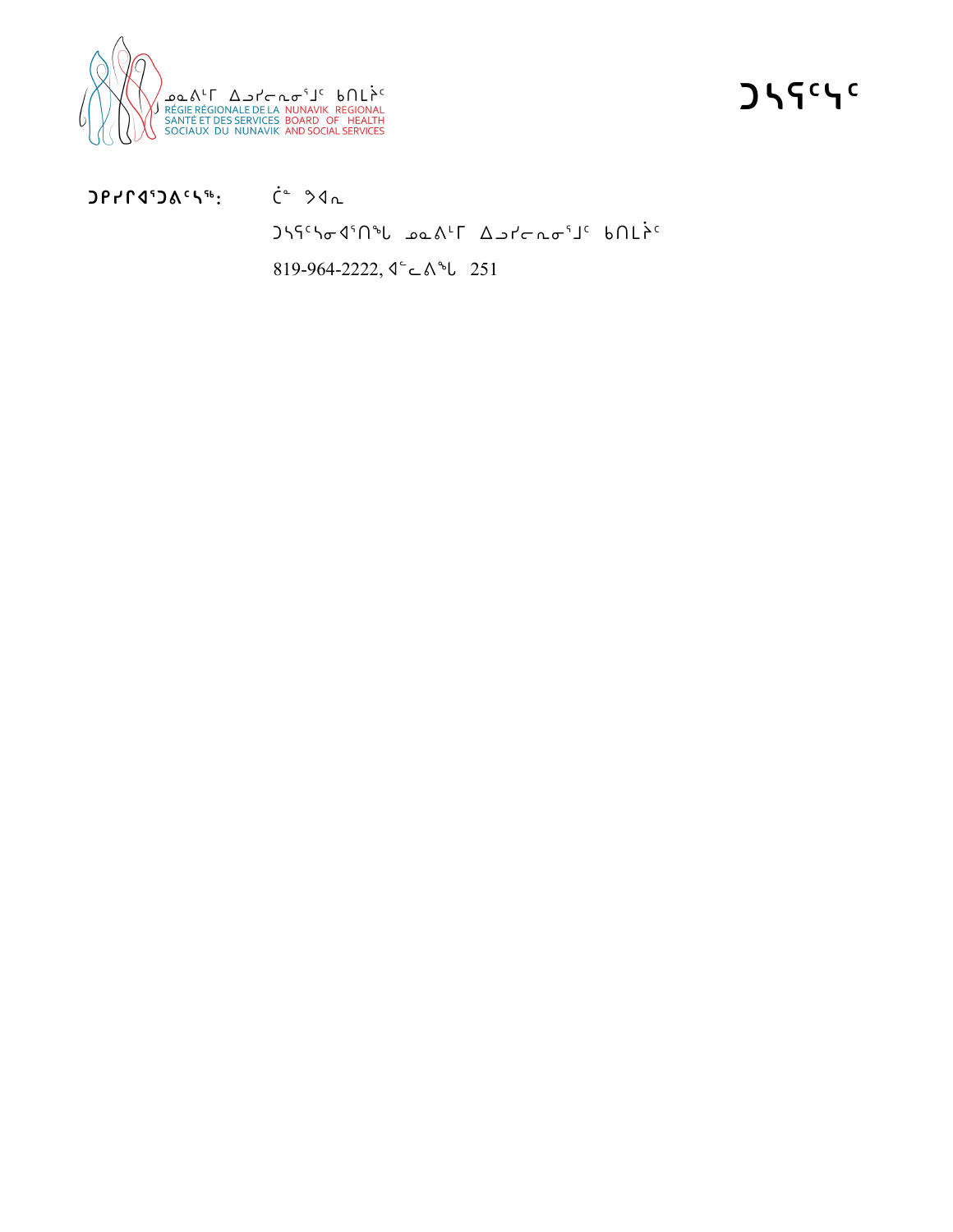

**ᑐᓴᕋᑦᓭᑦ**

#### FOR IMMEDIATE RELEASE

## NATIONAL SUICIDE PREVENTION WEEK *YOU'RE IMPORTANT TO US!* SUICIDE IS NOT AN OPTION.

**Kuujjuaq, Québec – February 1, 2016** – From February 1 to 6, during National Suicide Prevention Week in Québec, the Nunavik Regional Board of Health and Social Services (NRBHSS) is inviting the region's residents to raise awareness and to mobilize on the issue of suicide prevention. The NRBHSS is distributing pins with the message "You're important to me" to every community in Inuktitut, English and French. Residents are encouraged to give a pin to those important to them. It highlights the unique and precious place of each individual in his or her circle of family, friends and acquaintances, as well as in the community.

In past years, through the Illusiliriniqmi Pigutjiutini Qimirruniq (www.ipqnunavik.com), many regional organizations have partnered to find solutions to better prevent suicide in Nunavik. Initiatives include:

- A **permanent regional suicide prevention committee** to coordinate regional efforts on suicide prevention.
- **An increased number of ASIST-trained community members.**
	- o A team of four Inuit ASIST (applied suicide intervention skills training) trainers in Nunavik are now available to give the training.
	- o More than 200 Nunavimmiut have taken the ASIST training since 2014.
	- o *This training is available for each community or organization. To request this training please contact the NRBHSS.*
- Two new regional **Suicide Prevention Liaison Worker** (SPLW) positions**.** The SPLW's mandate is to coordinate suicide prevention efforts on each coast.
- The annual **Nunavik healing conference, Puttautiit.**
	- o The first annual Puttautiit Conference took place in Puvirnituq from October 5 to 10, 2015. Over a hundred people from all around Nunavik participated.
	- o The goal of the Puttautiit Conference is to raise public awareness about suicide and provide training and support for interveners and community members.
	- o The next Puttautiit Conference will happen again this year in a new community.

We're proud to say that residents and organizations in Nunavik are working together. Through this mobilization many projects have been put in place. It is with all the efforts and contributions of the